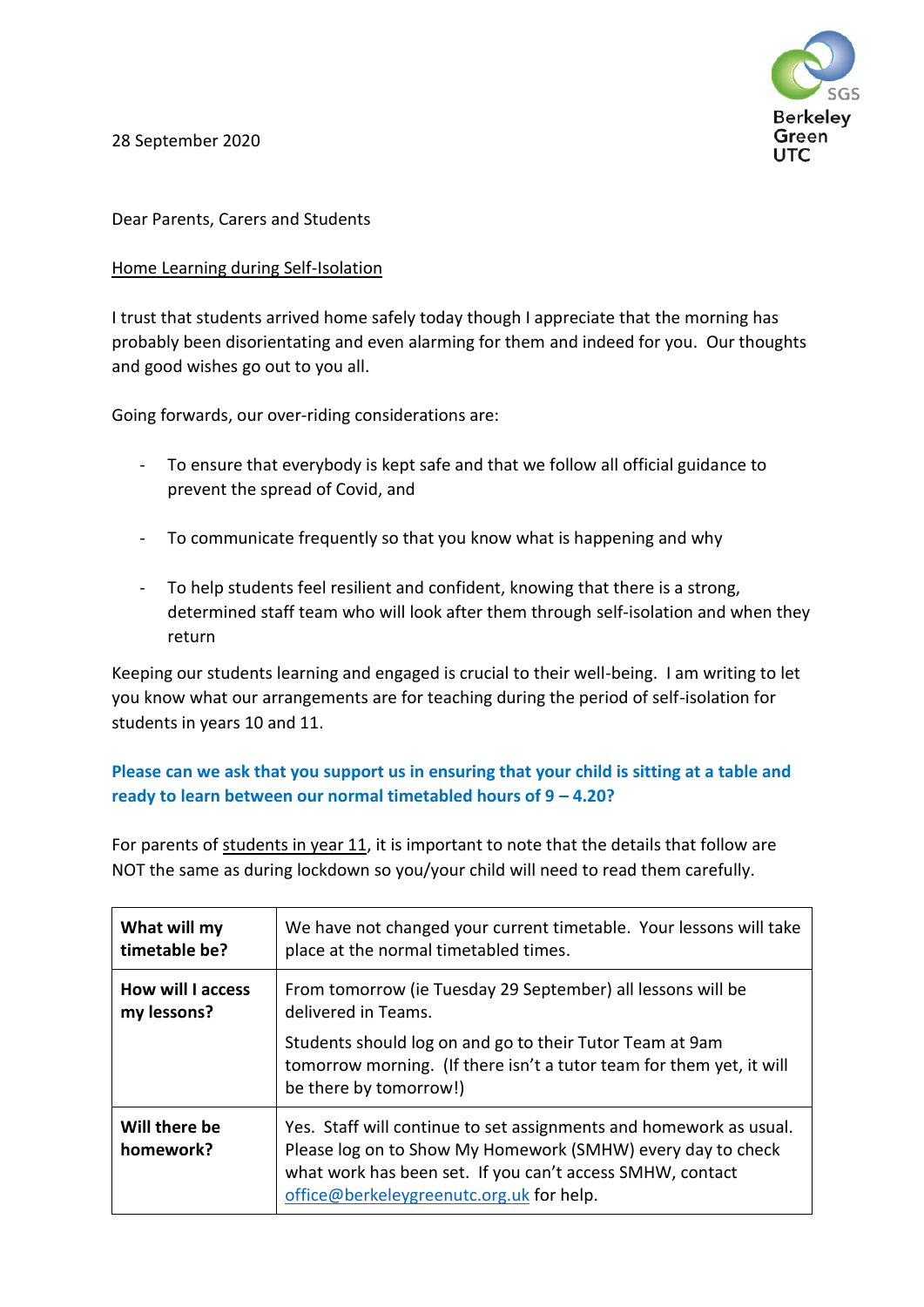| Do I need to have<br>my camera on?                                                        | Please keep your camera ON during all Teams lessons unless your<br>teacher directs you to turn it off. You will be able to blur out your<br>background and so on.<br>We will give you guidance during tutor time tomorrow on how to<br>conduct yourself during online lessons.                                                                                                                                                                                                                                                                                                                                                                                                                     |
|-------------------------------------------------------------------------------------------|----------------------------------------------------------------------------------------------------------------------------------------------------------------------------------------------------------------------------------------------------------------------------------------------------------------------------------------------------------------------------------------------------------------------------------------------------------------------------------------------------------------------------------------------------------------------------------------------------------------------------------------------------------------------------------------------------|
| What shall I wear?                                                                        | We want to maintain a professional approach to learning<br>throughout this self-isolation period so you should dress in the<br>same way as you would at the UTC.                                                                                                                                                                                                                                                                                                                                                                                                                                                                                                                                   |
| I have problems<br>with technology or<br>the internet at<br>$home - what$<br>should I do? | It is really important that we understand the needs of our students<br>in respect of technology and the internet. Please complete this<br>form (link below) and we will get in touch with you as soon as<br>possible:<br>https://forms.office.com/Pages/ResponsePage.aspx?id=SpSGECNsx<br>U2zJZ7yTke0R5VCcpV--fREik9xmSYLP-<br>FUNUFWSFE4MzhMUUlKRFdYMUNBTFExSFdPUi4u                                                                                                                                                                                                                                                                                                                              |
| Will ALL my<br>lessons be<br>happening?                                                   | Almost all your lessons will go ahead as planned. The exceptions<br>may be:<br>Private Study – you can use this time to work independently.<br>You do not need to join a Team. Instead, you can decide<br>which subject to work on.<br>PSHE - Please assume that these are happening but they<br>may look a little different from usual<br>PE - This is the most difficult subject to deliver remotely.<br>$\qquad \qquad \blacksquare$<br>Graham has his thinking cap on but, in the meantime, please<br>use PE with Joe Wicks or any other online resources to help<br>you get some exercise at home.<br>Project/Enrichment - Please use this time for additional<br>private study and homework. |
| I am feeling really<br>anxious and<br>stressed. Is there<br>somebody I can<br>talk to?    | It is perfectly natural to have some worries when something like this<br>is happening. Try to stay in touch with friends and class-mates<br>where possible, and look after each other. We want to help too!<br>Please contact the VIP team if you are feeling very anxious and they<br>will be able to support you through this time and signpost you to<br>useful sources of help.<br>Contact details are:<br>Kerry.Annett@berkeleygreenutc.org.uk<br>Nicola.Cretney@berkeleygreenutc.org.uk<br>Graham. Withers@berkeleygreenutc.org.uk                                                                                                                                                           |
| How can I contact<br>teachers?                                                            | Students can contact their individual teachers via Teams. There is<br>also a list of staff on our website with email details. Please do not<br>hesitate to get in touch if you need any help or advice.                                                                                                                                                                                                                                                                                                                                                                                                                                                                                            |